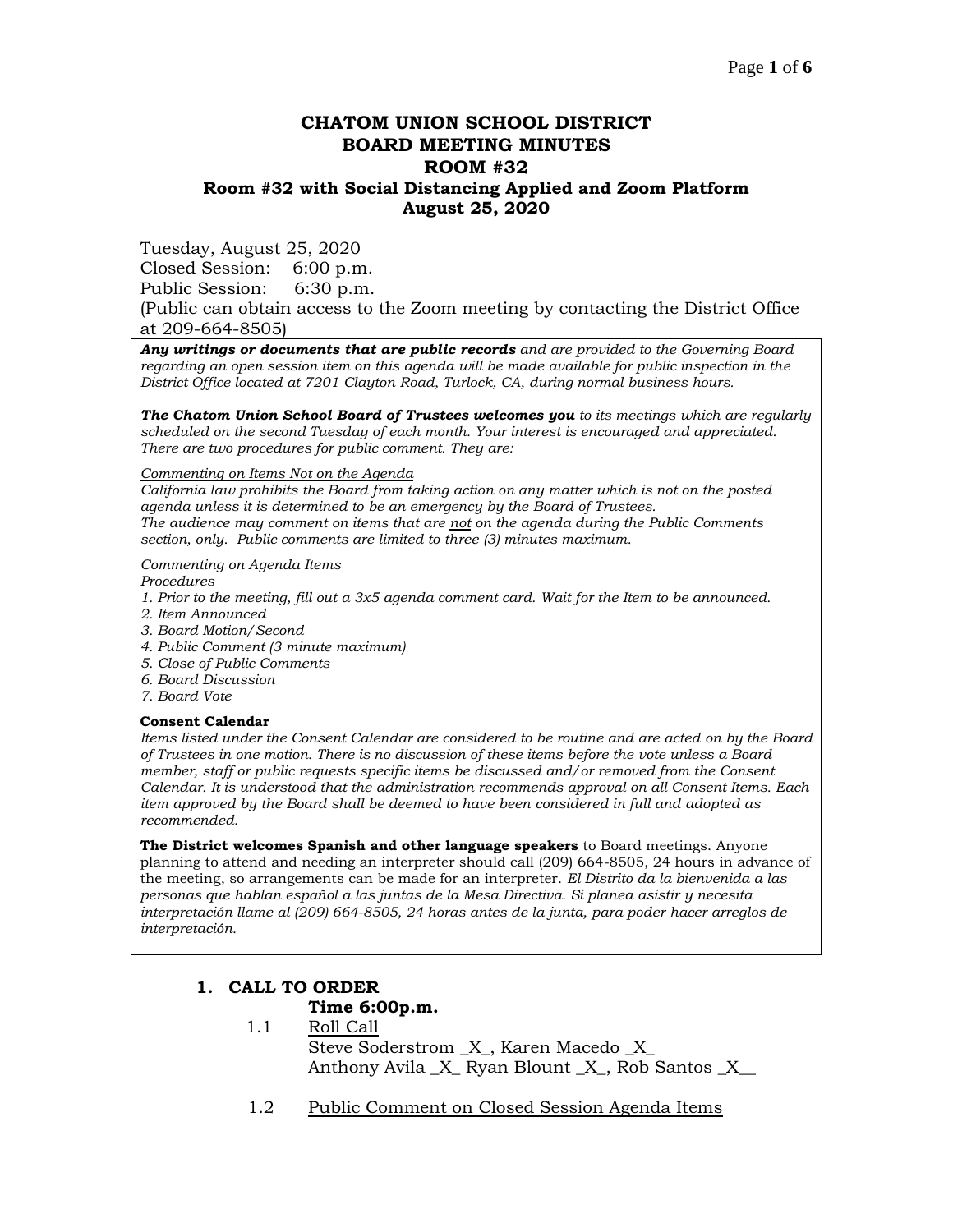1.3 Adjourn to Closed Session APPROVED Motion: Karen Macedo Second: Anthony Avila Vote: Ayes 5 Noes 0 Abstentions 0

# **2. CLOSED SESSION**

*Disclosure of Items Discussed in Closed Session (Gov. Code 54947.7)*

- 2.1 Public Employee Appointment
	- 2.1.1 4th Grade Induction Mentor
	- 2.1.2 P.E. Induction Mentor
- 2.2 Public Employees Discipline/Dismissal/Release/Non- reelection/Leaves of Absence/Resignation/Retirements And Resolution Regarding Reduction or Discontinuance of Source (Gov. Code 44949 (e) and Gov. Code 44955)
- 2.3 Negotiations
- 2.4 Adjournment Back to Public Session

# **3. OPEN SESSION: CALL TO ORDER**

- 3.1 Roll Call Steve Soderstrom \_X\_, Karen Macedo \_X\_ Anthony Avila  $X$  Ryan Blount  $X$ , Rob Santos  $X$
- 3.2 Flag Salute The flag salute was led by Board President, Steve Soderstrom

### 3.3 Report from Closed Session Public Employee Appointment 4th Grade Induction Mentor- Kelli Redman P.E. Induction Mentor- Amy Espindula

3.4 Approval of Agenda APPROVED Motion: Karen Macedo Second: Anthony Avila Vote: Ayes 5 Noes 0 Abstentions 0

### **4. CONSENT CALENDAR**

- 4.1 Board Minutes
- 4.2 Fiscal Services Warrants/Payroll
- 4.3 Declaration of Obsolete Items
- 4.4 Collection of Developer Fees APPROVED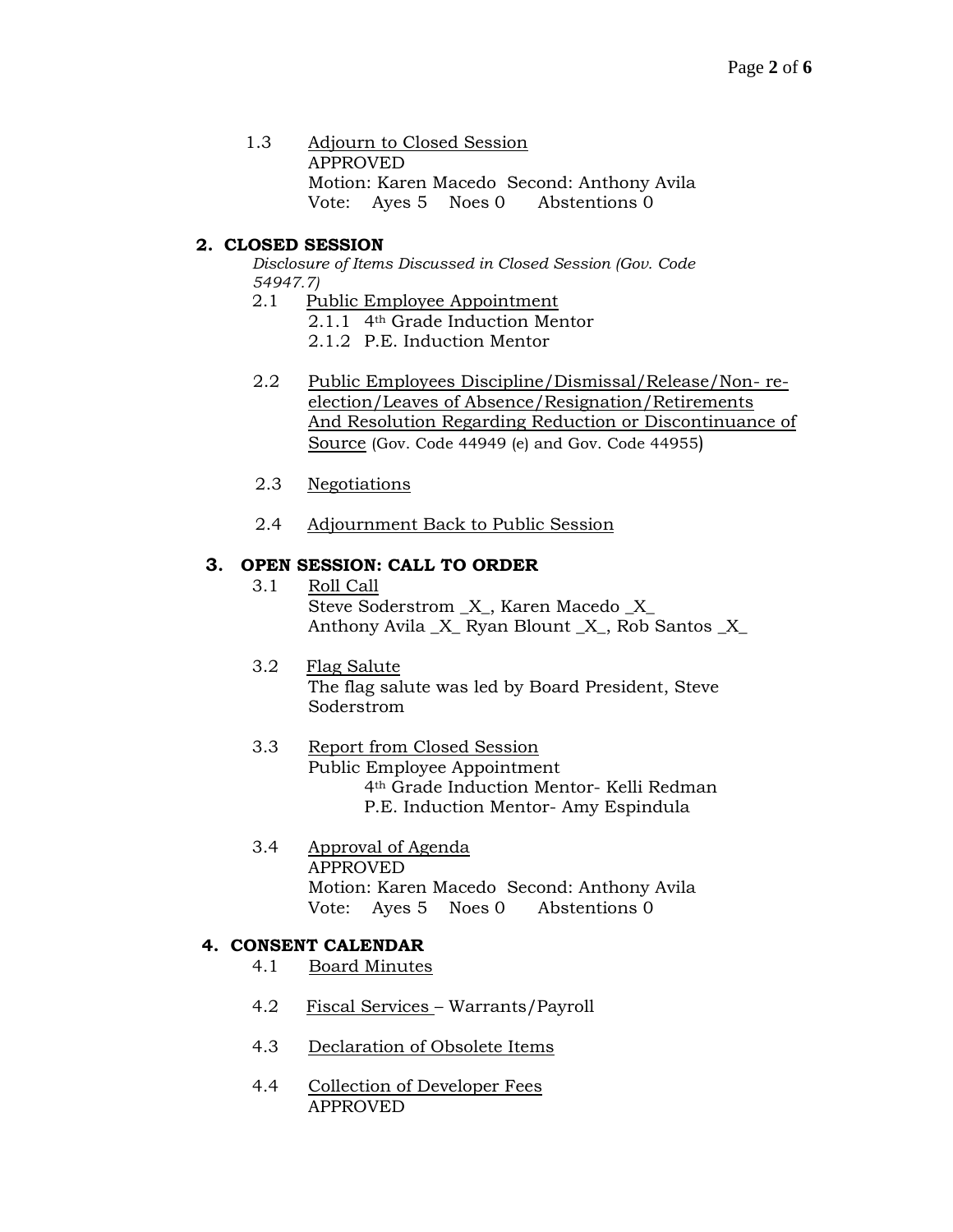Motion: Anthony Avila Second: Ryan Blount Vote: Ayes 5 Noes 0 Abstentions 0

### **5. PUBLIC COMMENT/RECOGNITION/COMMUNICATION**

Board Member, Rob Santos, read a letter from a parent that was sent to the Board. The parent expressed concerns she felt needed to be brought to the Board and Administrator's attention in regard to the current distance learning teaching methods and her children's experience. The parent suggested having more of a schedule with increased live interaction time with teachers. She was pleased with how Mr. Burdick was presenting information for her 5th grade child but felt her 8th grade child needed more rigor, instruction, and assignments to be prepared for high school. A second parent also commented on how she would prefer longer live interactions between her children and their teachers. The principal's shared what has been done at both sites and some of the changes that have been made. They shared some of the things they have learned together with their teachers on what has been working and what areas can be improved. They explained how this is a new teaching method for all staff and a new learning method for all students. Teachers are working diligently to push out live zooms, videos, homework, resources, answer parent's or student's questions via online and fulfill their one-on-one appointment time slots. The teachers value suggestions and feedback on what is working for their child. They have allotted time during their day and various ways of communication to get messages across to continue an open-door connection. As we go into week four of school, staff will continue to monitor and collaborate with one another during these unprecedented times.

#### **6. INFORMATION**

6.1 Calendar of Events

### 6.2 Board Financial Summary Report

Business Manager, Kelly Machado, reported on the fund balances, income, expenditures and ending balances. She stated that the beginning balances are estimated due to the cash balances from 19/20 not being transferred to 20/21 as of this date. The preschool has an estimated negative cash balance currently due to the timing of the final 19/20 quarterly report. We will watch the negative cash situation to see if a loan is needed in the future.

6.3 Program Reports:

Chatom Elementary School Chatom Principal, Mrs. Cruz, shared that the first day of school was successful. The students looked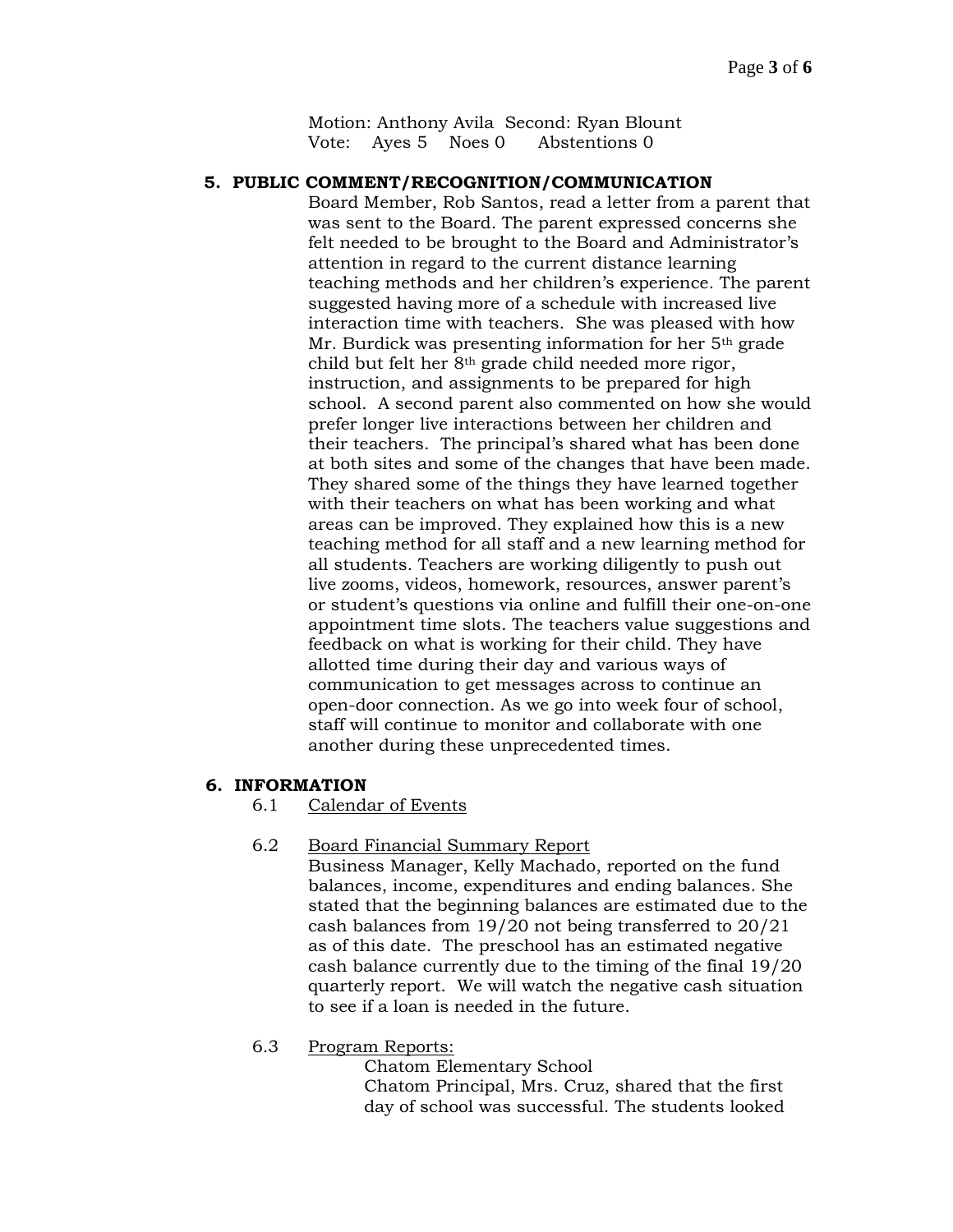happy during the drive-thru. They were handed a "traveling desk" that included their first homework packet and supplies. There are a lot of communication outlets currently being used that includes ParentSquare, social media, phone calls, Chatom's YouTube channel, and one-on-one appointments. Mrs. Cruz reported that the early grade teachers started their one-on-one assessments within the first few of days of school. The older grade students will begin their assessments shortly after. She shared that she held a training for both classified and certificated before the start of school for anyone that was interested in learning more about Google Classroom. Mrs. Cruz addressed some of the parents' concerns that had been mentioned during public comment. She reported to the Board that she is very involved in what Chatom Teachers are sending to students. She has been reviewing materials, assisting with any technical difficulties, collaborating ideas or readjusting homework plans. She supports them in anything they need to make sure the students are being reached and that the lessons are being sent out. She values opinions, feedback and appreciates the hard work that both the teachers and students are putting in to make the best of the situation.

#### Mt. View Middle School

Mr. Lewis reported that this past summer vacation was unlike any other summer for many of the staff members. Many Mt. View staff including himself cut the summer break early to plan how the school year would move forward virtually. The teachers wanted to make sure they were well equipped and prepared for the students. Many teachers and staff have experience with technology, but these teaching methods are new to some just as it is to students. Although it is both a learning and emotional curve for staff, the District is pulling together and helping one another the best they can. Mr. Lewis appreciated Mrs. Cruz hosting the training on technology. He also appreciated that she was around all summer to plan and be available to anyone that needed the extra assistance. He reported that the first day of school they had new and returning students drive by to pick up items from their teachers. He mentioned that Office Secretary, Anna Ramirez, and Para Educator, Maria Newman, did a wonderful job to personally call parents and remind them about the drive-up. He is proud of what he has seen so far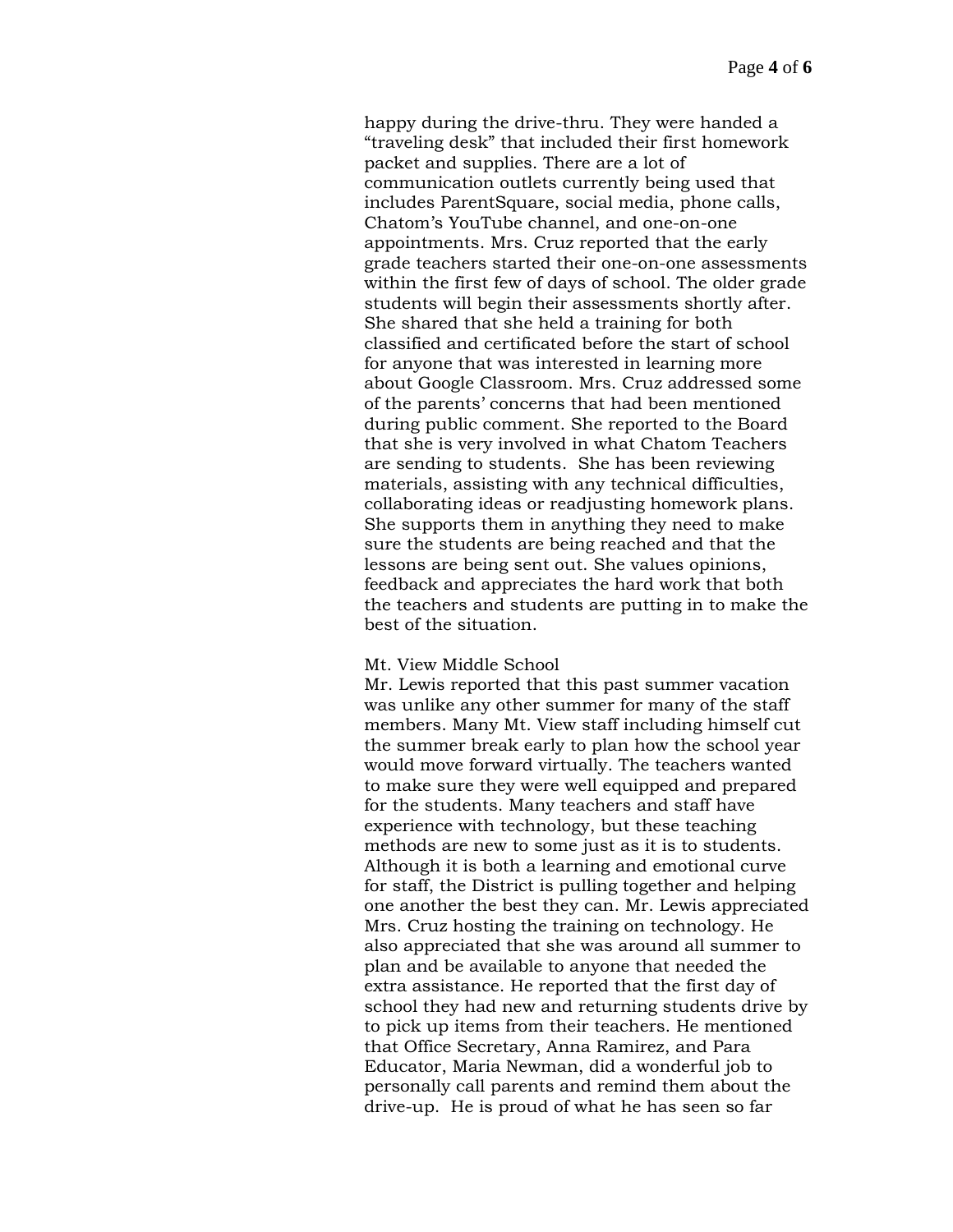with the progress made by teachers in a short time. He is aware that there is always room for improvement and notices that everyday it is getting better.

Chatom State Preschool

Mrs. Nunes reported to the Board that Chatom Preschool started a week after the start of school for both Chatom Elementary and Mt. View. They also hosted a drive-thru first day at which they picked up supplies for two weeks. She shared that both classes are currently full. Mrs. Nunes shared that their teaching module includes; 20-minute virtual appointments with each student weekly, parent phone calls weekly, circle time and activities that are recorded or live, and zoom meetings daily with a few set of students at a time. They also plan to pick-up and distribute new packets and materials every two weeks for the time being.

Chatom Union School District Update Mrs. Olvera's report was included in the Board information reports. She presented the current enrollment of the District. Mrs. Olvera also gave a technology update. She informed the Board that with the \$180,000 grant that we received a few weeks ago we ordered 600 HP Chromebooks for the 2020-2021 school year. It was a top priority that we place the order and receive them before the start of school. However, many vendors including the company we chose to work with, (CDWG), have delays in getting shipment in from China due to a shortage of chips needed to complete manufacturing. Mrs. Olvera apologized for the inconvenience on behalf of the District. We decided to place orders with three vendors and accept whichever order is fulfilled first. We have a technology team on standby that is ready to install the device licenses and get them going as soon as they arrive. Mrs. Olvera reported that last Thursday she attended a virtual meeting with the County Public Health Department Agency who spoke about entertaining the possibility of a soft reopening. The District would have to submit a waiver to the county. The waiver application is only applicable to grades TK-6. The application would have to include detailed procedures of the logistics of the school day with students and safety procedures. At this time, no application is being considered until the number of COVID cases drop below 200 per 100,000 population. We want to provide the best education